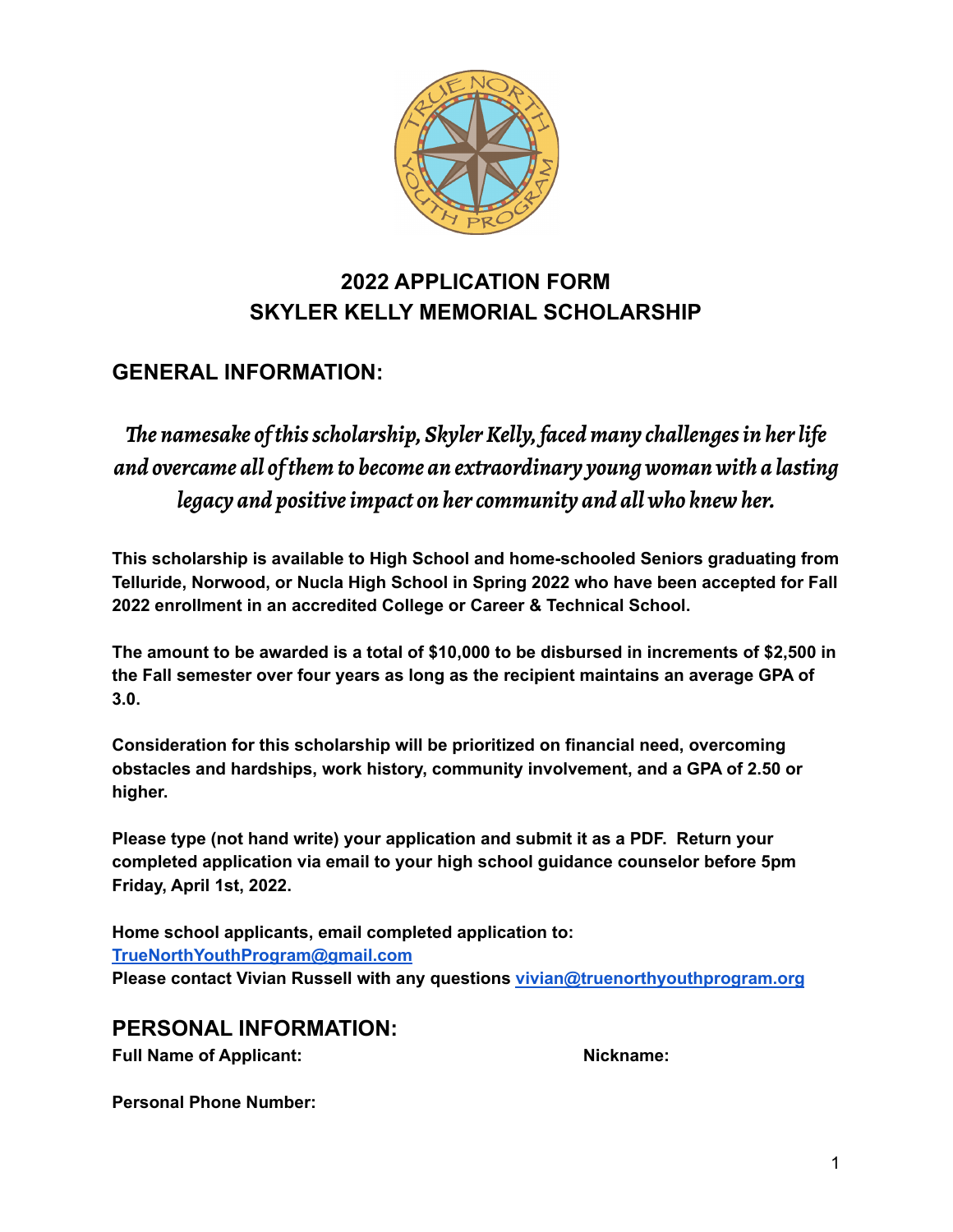|  | <b>Email Address:</b> |  |  |
|--|-----------------------|--|--|
|--|-----------------------|--|--|

| <b>Mailing Address:</b>                                 | <b>Physical Address:</b>  |           |  |
|---------------------------------------------------------|---------------------------|-----------|--|
| City:                                                   | State:                    |           |  |
| Zip Code:                                               |                           |           |  |
| Number of years lived in San Miguel or Montrose County: |                           |           |  |
| School you are presently attending:                     |                           |           |  |
| <b>US Citizen?</b>                                      |                           |           |  |
| Date of birth:                                          |                           |           |  |
| <b>FAMILY INFORMATION:</b><br><b>Mother's Name:</b>     |                           |           |  |
| <b>Mailing Address:</b>                                 | <b>Physical Address:</b>  |           |  |
| City:                                                   | State:                    | Zip Code: |  |
| <b>Occupation:</b>                                      | <b>Place of Business:</b> |           |  |
| <b>Highest grade of education:</b>                      |                           |           |  |
| Email:                                                  |                           |           |  |
| <b>Father's Name:</b>                                   |                           |           |  |
| <b>Mailing Address:</b>                                 | <b>Physical Address:</b>  |           |  |
| City:                                                   | State:                    | Zip Code: |  |
| <b>Occupation:</b>                                      | <b>Place of Business:</b> |           |  |
| <b>Highest grade of education:</b>                      |                           |           |  |
| Email:                                                  |                           |           |  |

# **HOUSEHOLD INFORMATION:**

**Do you live with both parents?**

**If the answer to the above question is no, with whom do you spend the most time?**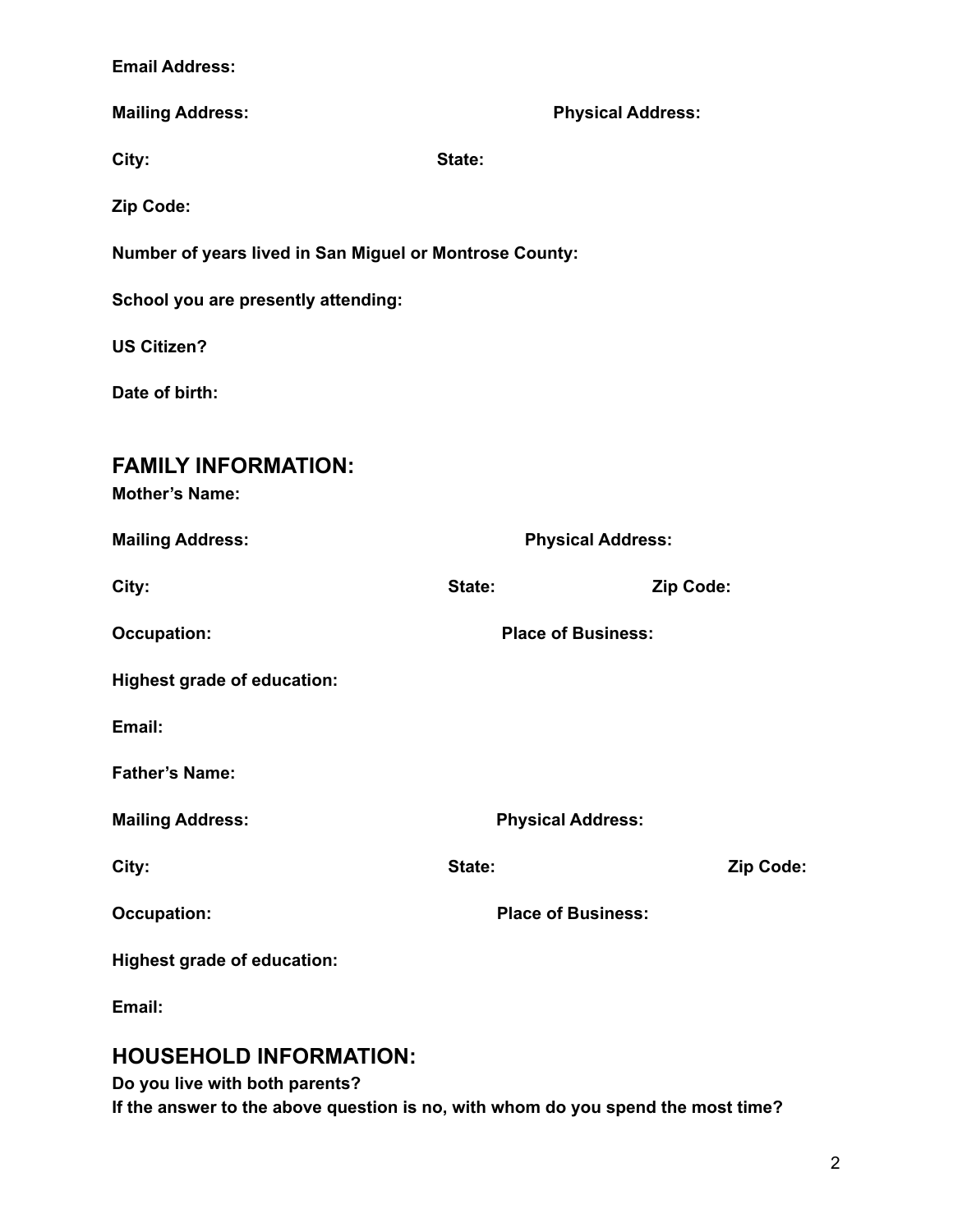Do you live with another adult in the home that is not a parent, or in addition to one (or, **both) of your parents? Please be specific.**

**Name & Ages of Siblings:**

**Name: Age: Relationship (brother / sister):**

**Do you have any siblings who have attended or graduated from College?**

#### **FINANCIAL INFORMATION:**

**Did you file the FAFSA (Free Application for Student Aid)?**

**If not, please explain why.**

**What is your Family EFC (Expected Family contribution)?**

**Has there been a major change in your family's financial or job situation since you filed financial information pertaining to 2020?**

**ACADEMIC INFORMATION:** Please be accurate, as this information will be checked by

the scholarship committee. **Ranking in Senior class: \_\_\_\_\_\_\_\_\_ of \_\_\_\_\_\_\_\_\_\_ GPA:**

**Best combined SAT Score: Verbal \_\_\_\_\_ Math \_\_\_\_\_ Writing \_\_\_\_**

**Best ACT Score:**

**List any academic awards, or achievements, you have received through High School. Please give the dates.**

### **EDUCATION:**

**1. What college or career/technical school are you planning to attend in the Fall of 2022?**